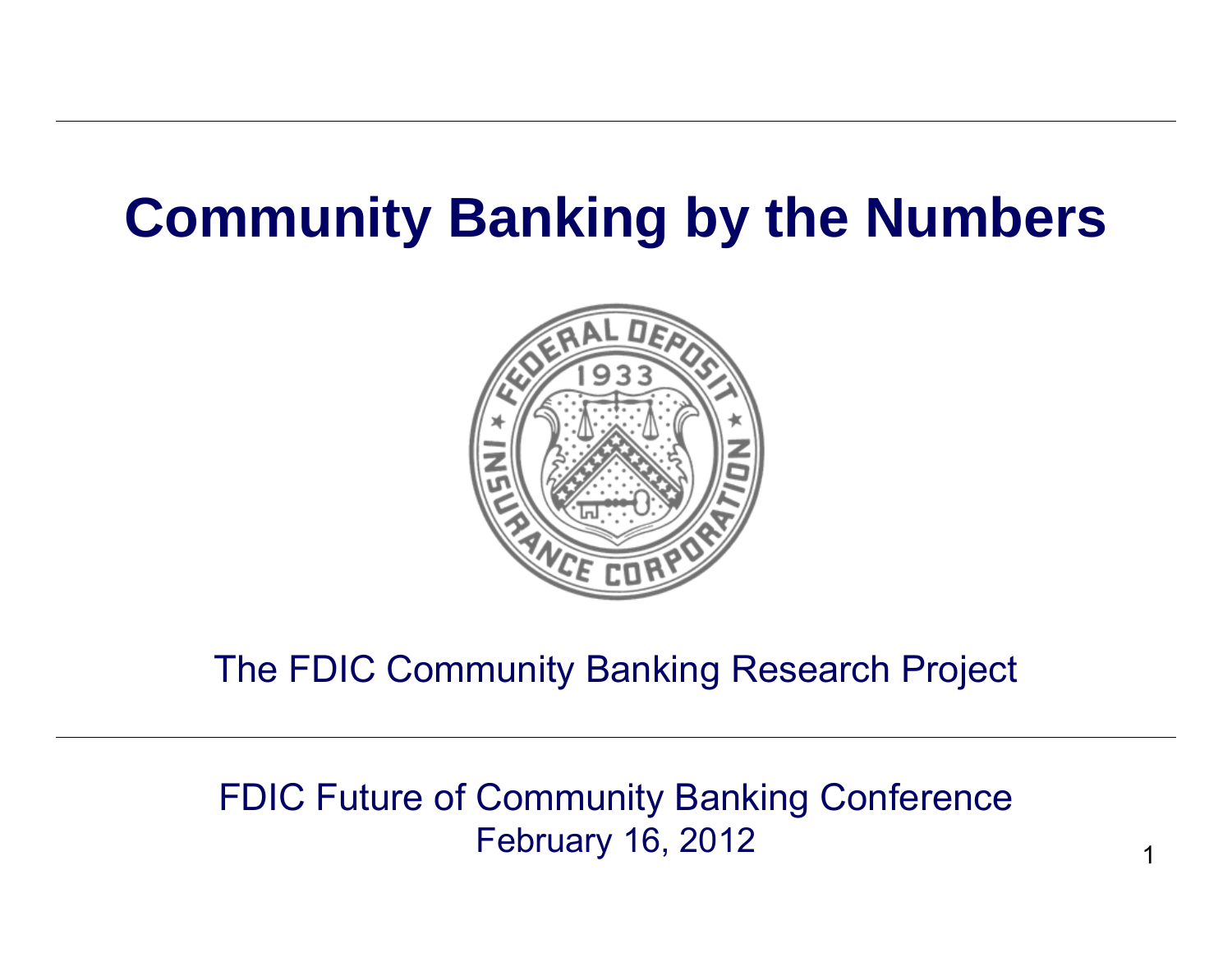# **Outline**

- Bank size and long-term industry consolidation
- Defining the community bank for research purposes
- A snapshot of U.S. community banks
- Structural changes over time
- Performance comparisons over time
- Directions for future research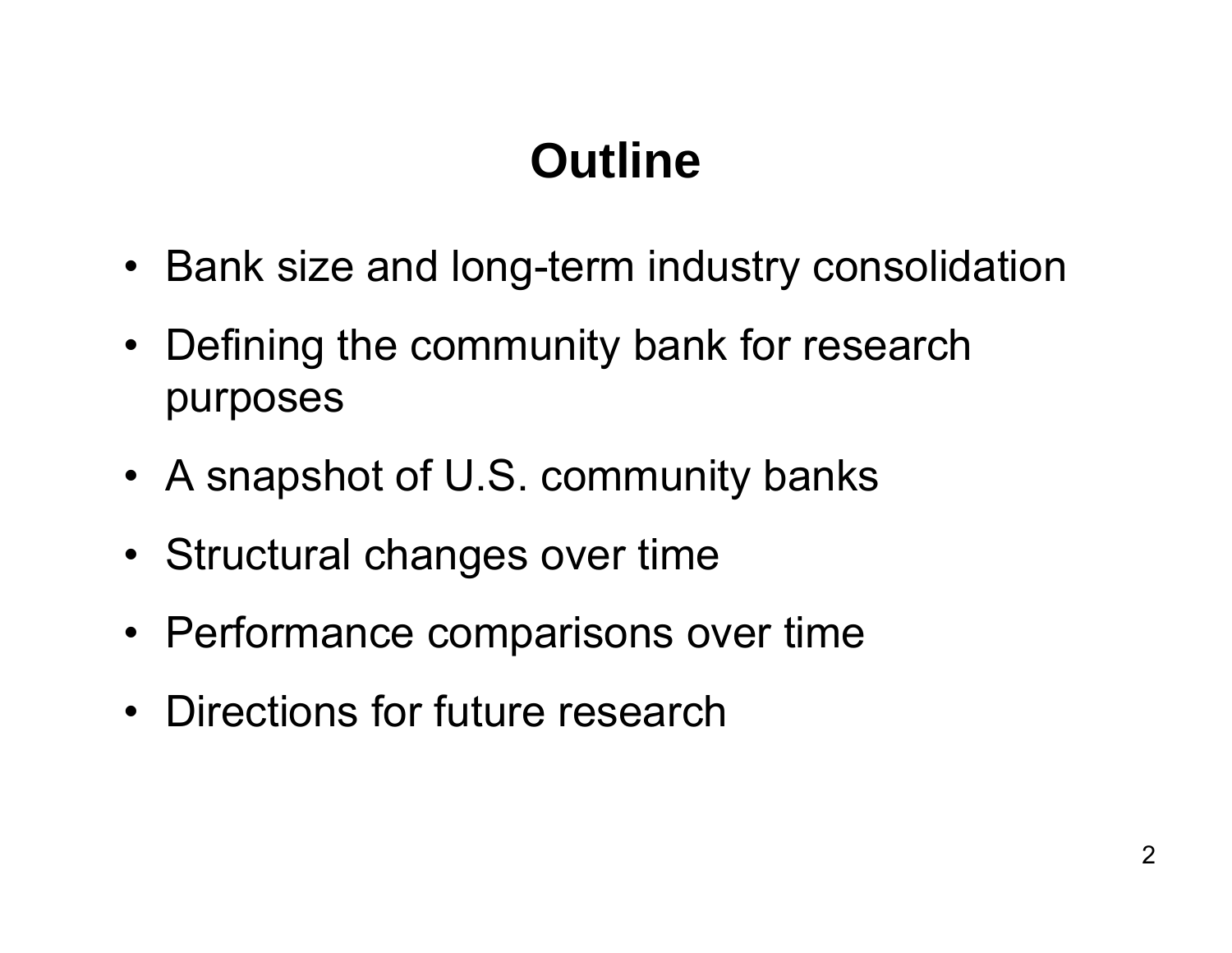### **All of the net decline in FDIC-insured institutions since 1985 has come from banks under \$100 million.**

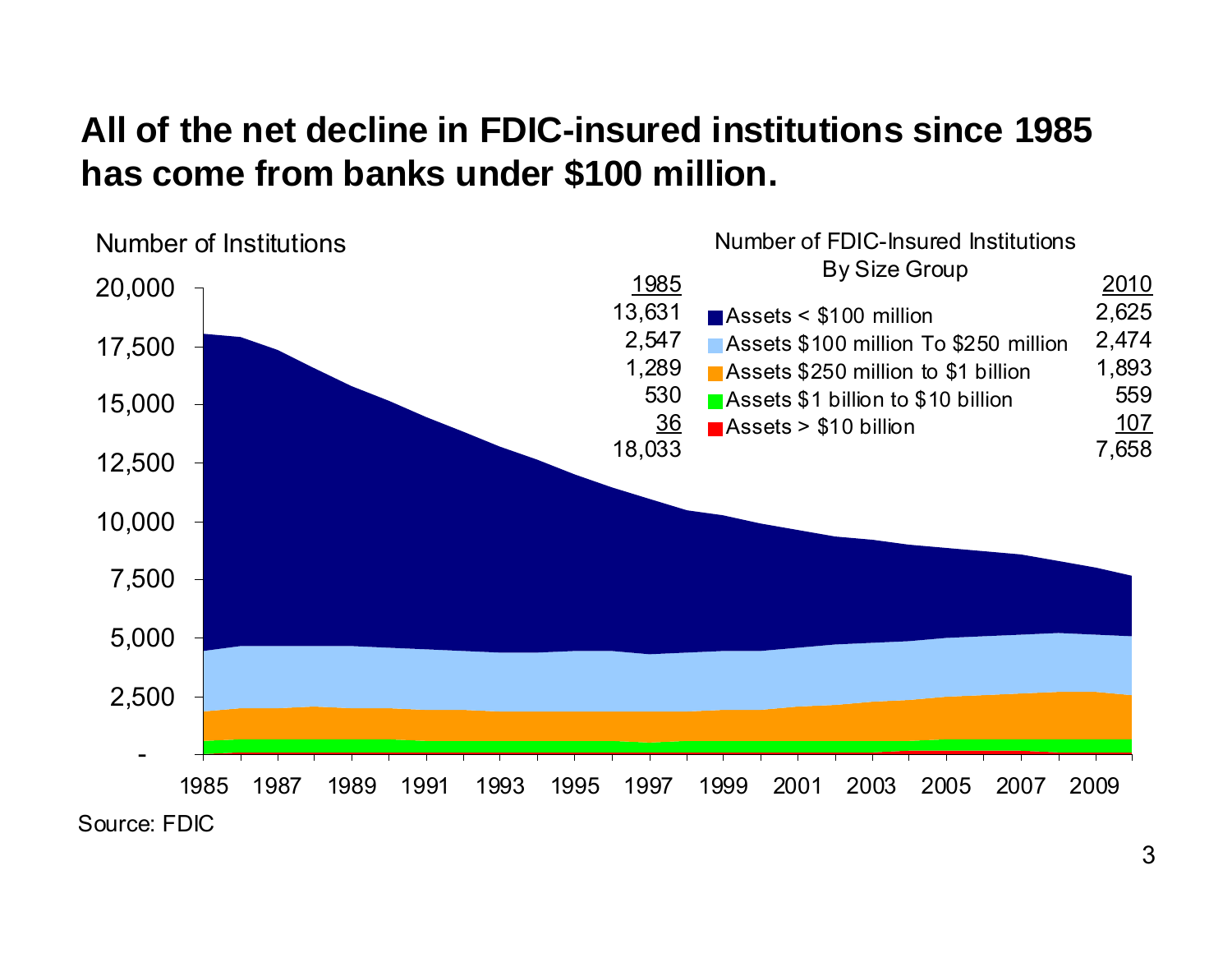#### **What happened to the 18,033 federally-insured banks and thrifts that operated at year-end 1985? (By 1985 asset size group)**



#### **Still Operating**



#### **Merged**



**Consolidated Within Company**



Source: FDIC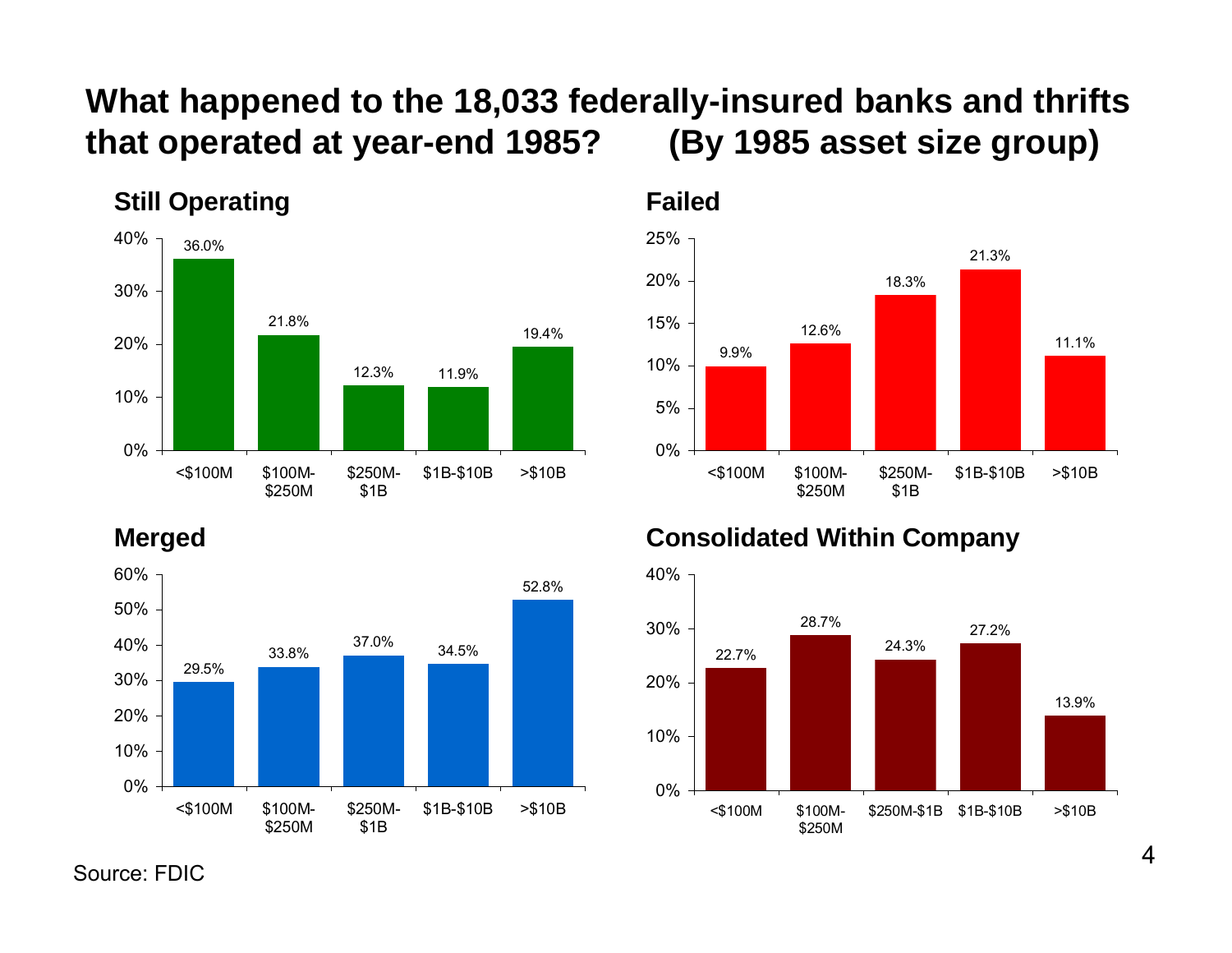# **What Is a Community Bank?**

- • Common definition: Total assets < \$1 billion
	- Size threshold needs to be indexed over time
	- –— Shortcomings:
		- Includes some non-community banks
		- Excludes some banks that look like community banks
- Needed: A better conceptual definition
	- –– Not <u>purely</u> a function of size
	- Associated with basic banking functions of deposit gathering and lending
	- –Business within a fairly circumscribed geographic area
	- –– Emphasis on "relationship banking" vs. "transactional banking"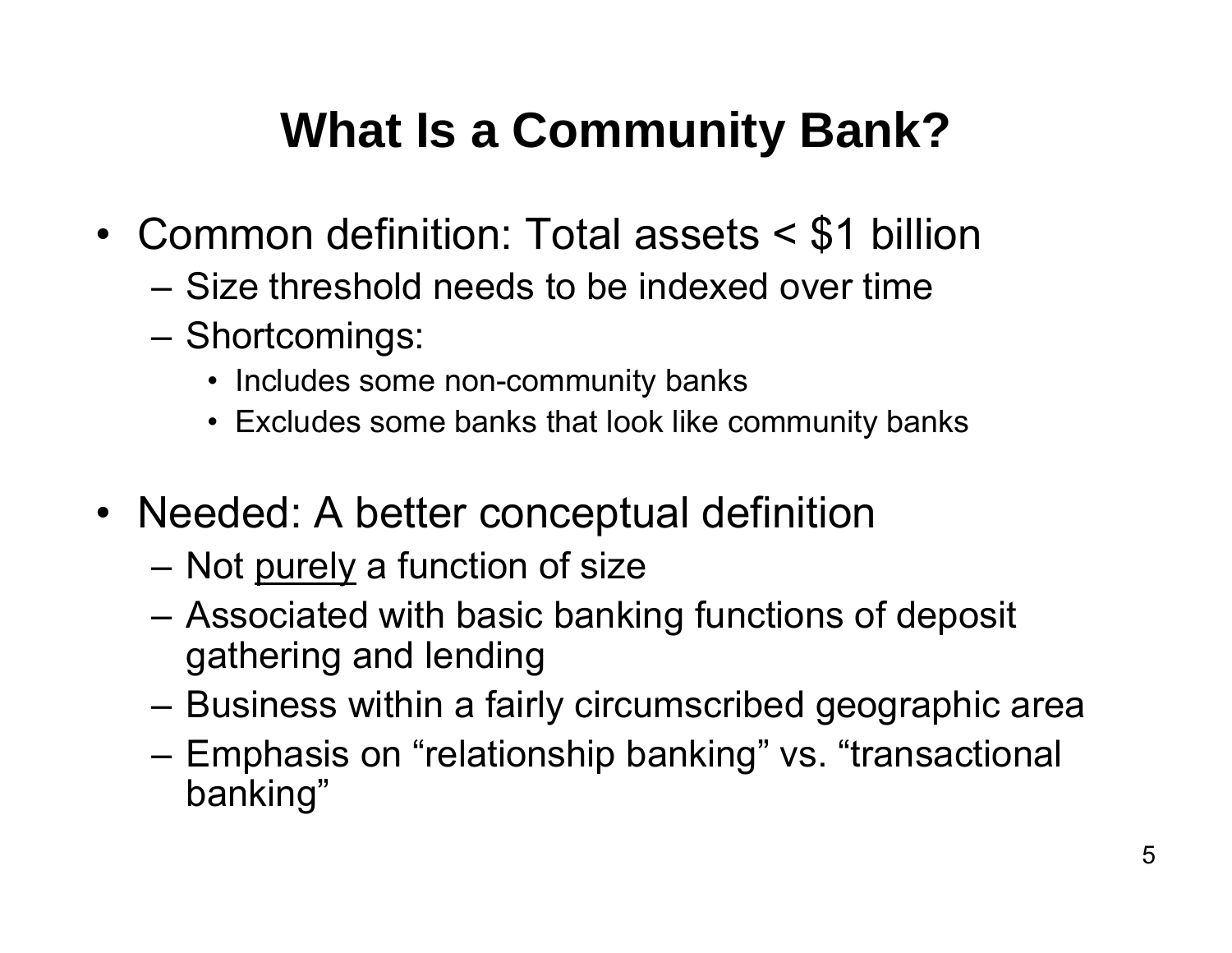# **FDIC Research Definition**

Designate community banks at the level of the banking organization – the decision-making unit.

### Exclude:

- • Any organization with:
	- $\hspace{0.1mm}-\hspace{0.1mm}$  No loans or no core deposits
	- Foreign assets > 10% of total assets
	- More than 50% of assets in certain specialty banks, including:
		- credit card specialists
		- consumer nonbank banks
		- ILCs
		- trust companies
		- bankers banks

#### Include:

- $\bullet$  All remaining banking organizations with:
	- Total assets < \$1 billion (indexed over time)
	- Total assets > \$1 billion where:
		- Loan to assets > 33%
		- Core deposits to assets > 50%
		- 1 < Offices ≤ 75
		- Number of large MSAs with offices < 3
		- Number of states with offices $< 4$
		- No single office with deposits > \$5 billion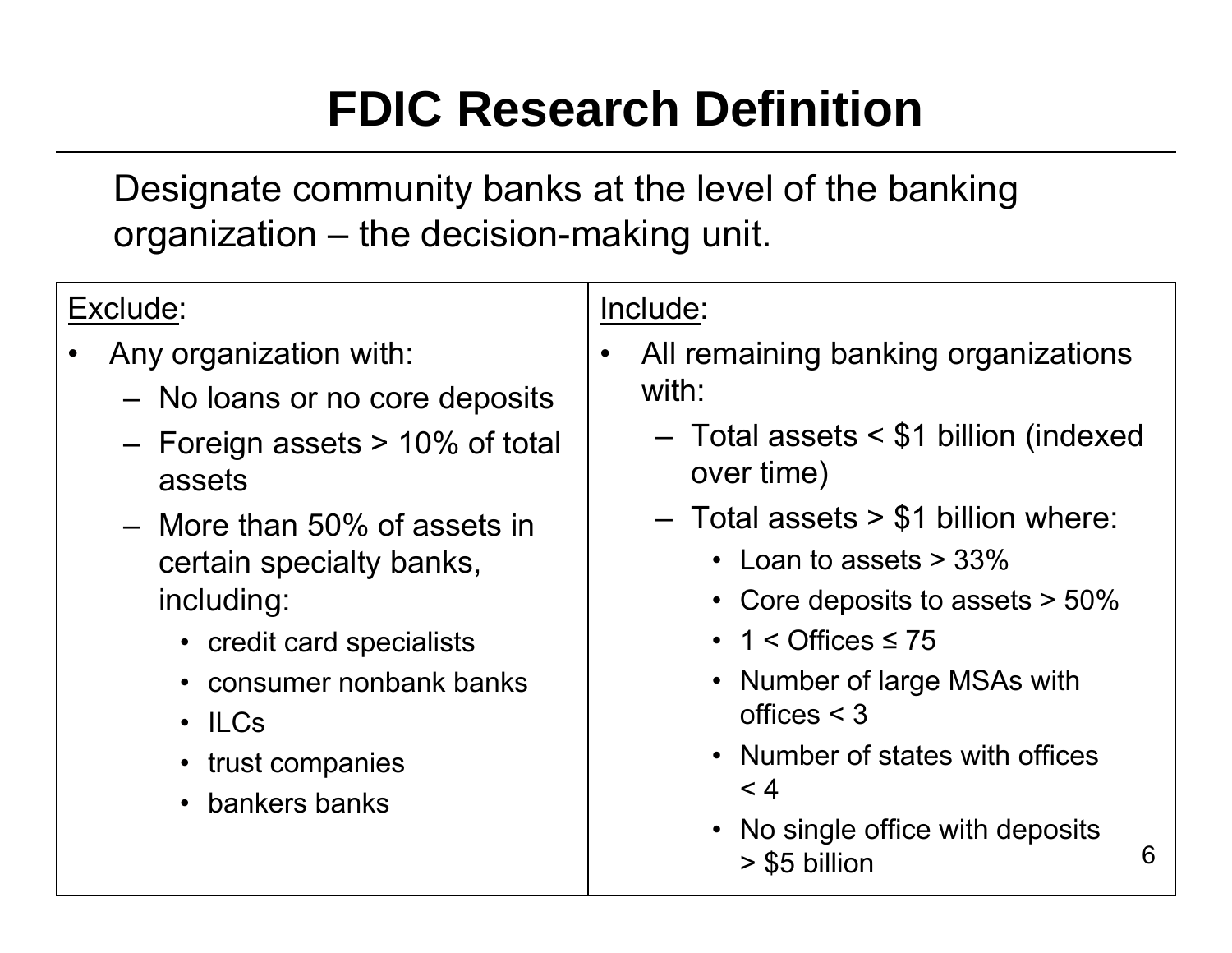### **Where Do These Criteria Take Us?**

#### **Year-end 2010**

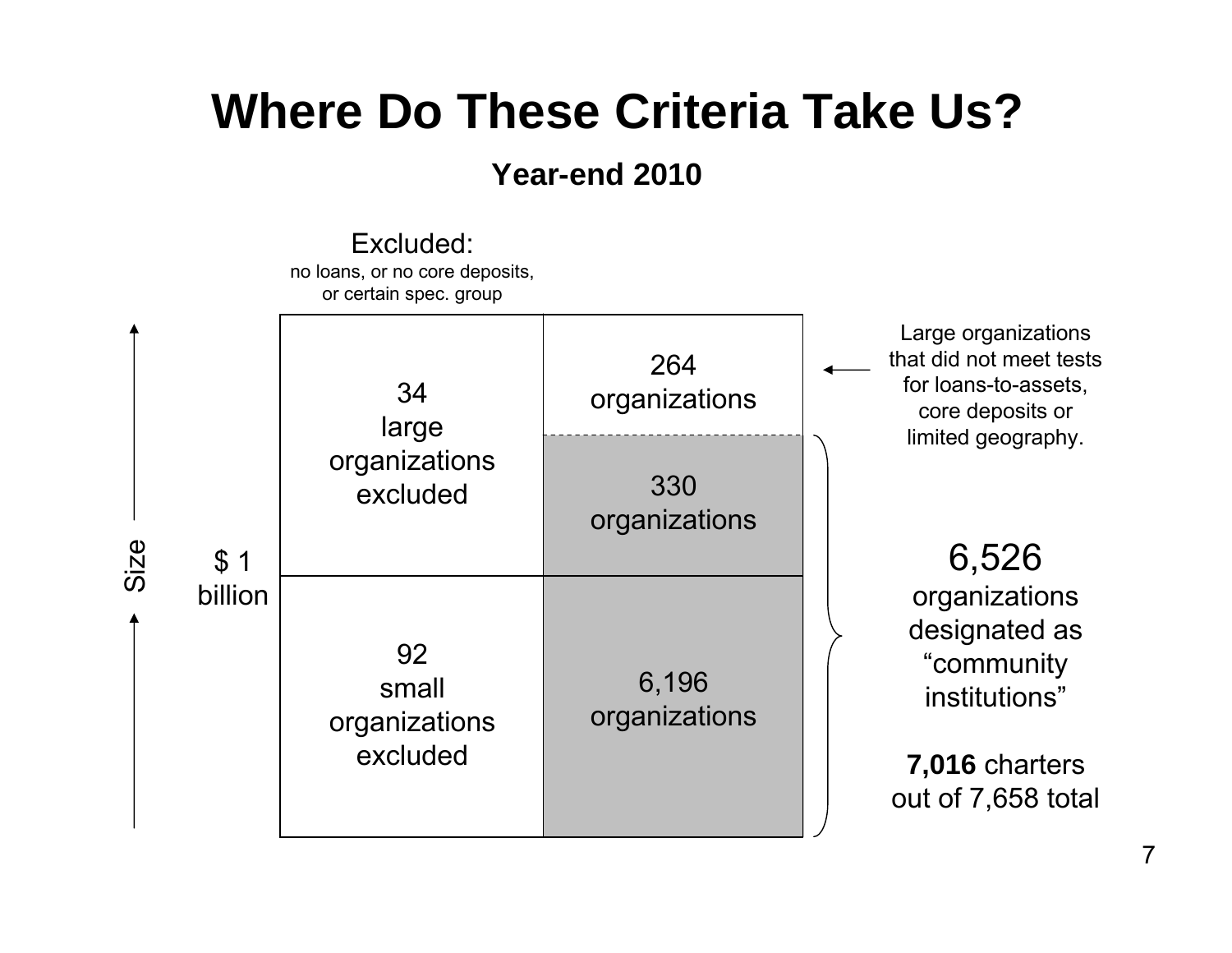#### **Community banks have declined just slightly since 1985 as a percent of all banking organizations, from 97 to 94 percent.**

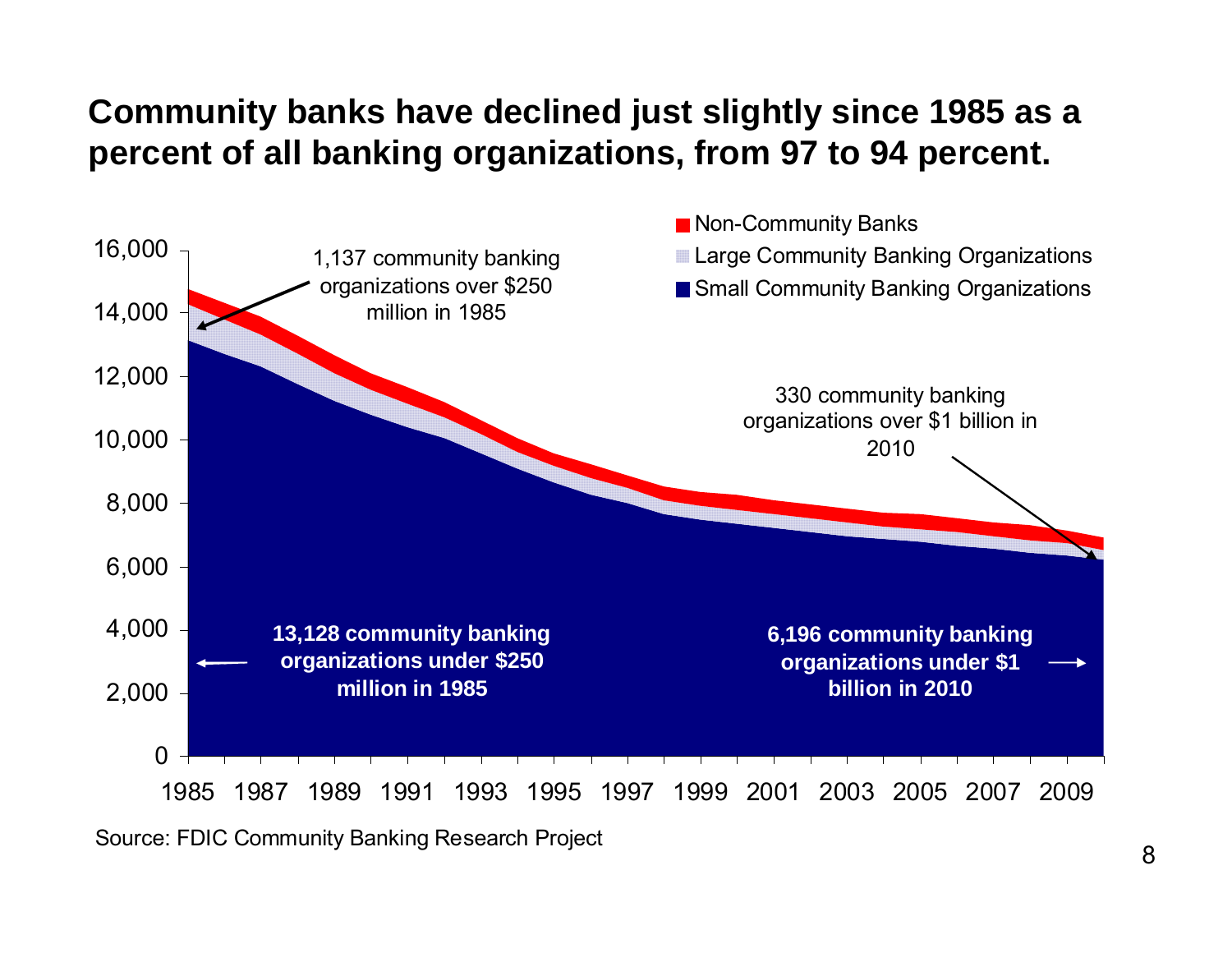#### **The total assets of non-community banks have grown much faster than those of community banks since the early 1990s.**

Total Assets, Dollars in Billions

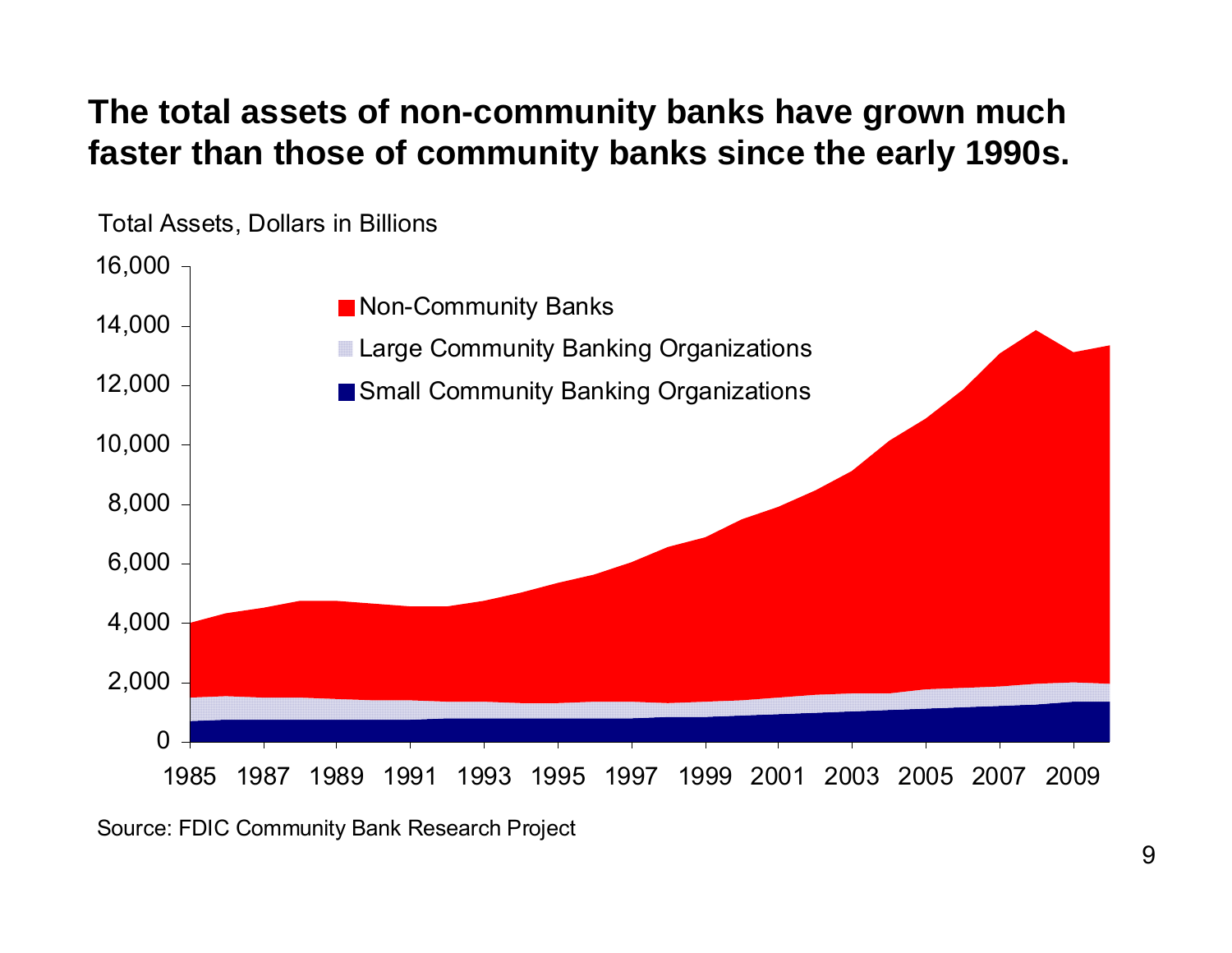# **Snapshot of U.S. Community Banks**

- How big are they?
- Where do they operate?
- What do their balance sheets look like?
- What business lines do they specialize in?
- How often do they fail?
- How has industry structure changed since 1985?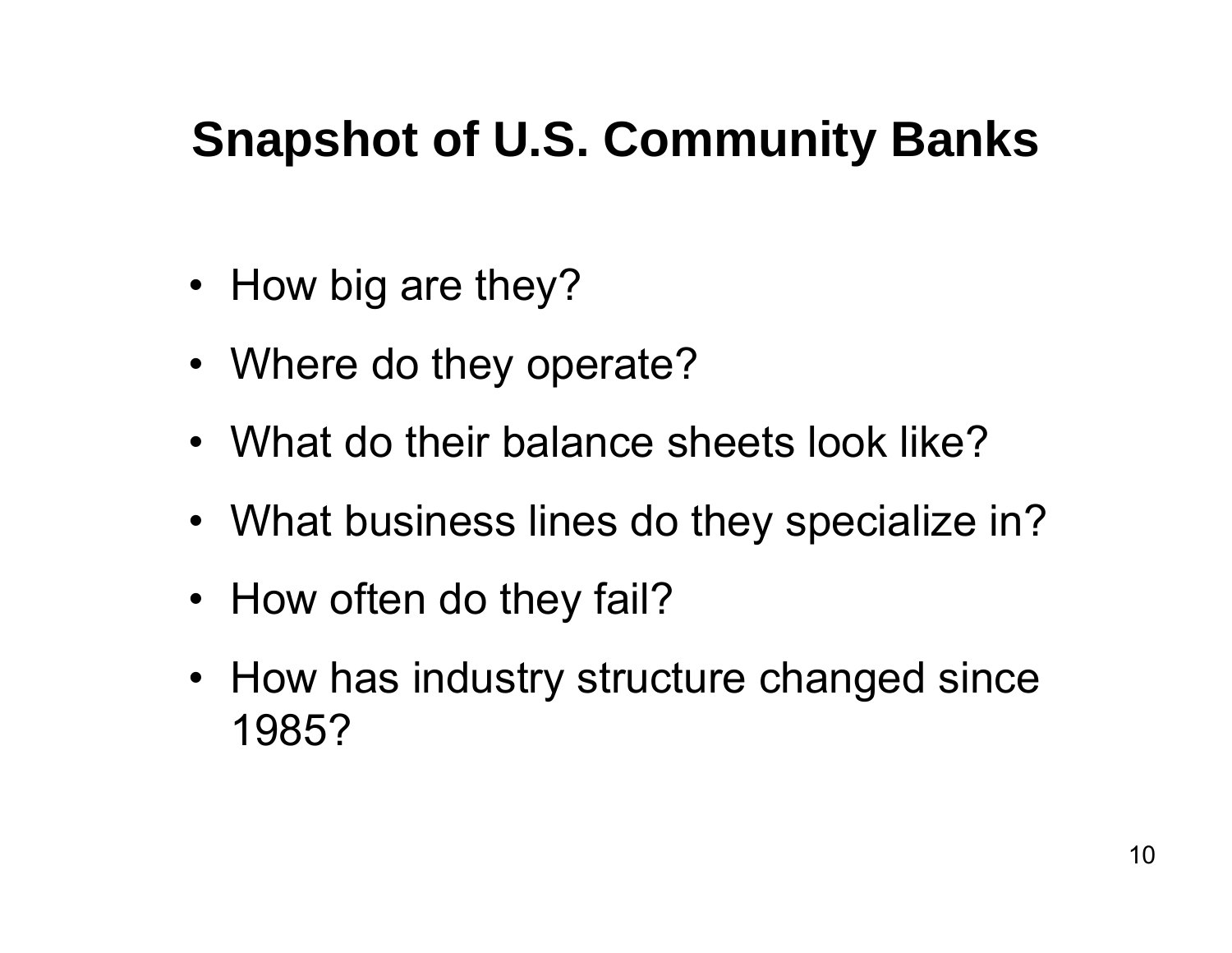#### **Community banks tend to be small, and the size disparity with other banks is growing.**

Average Asset Size (Dollars in Billions)

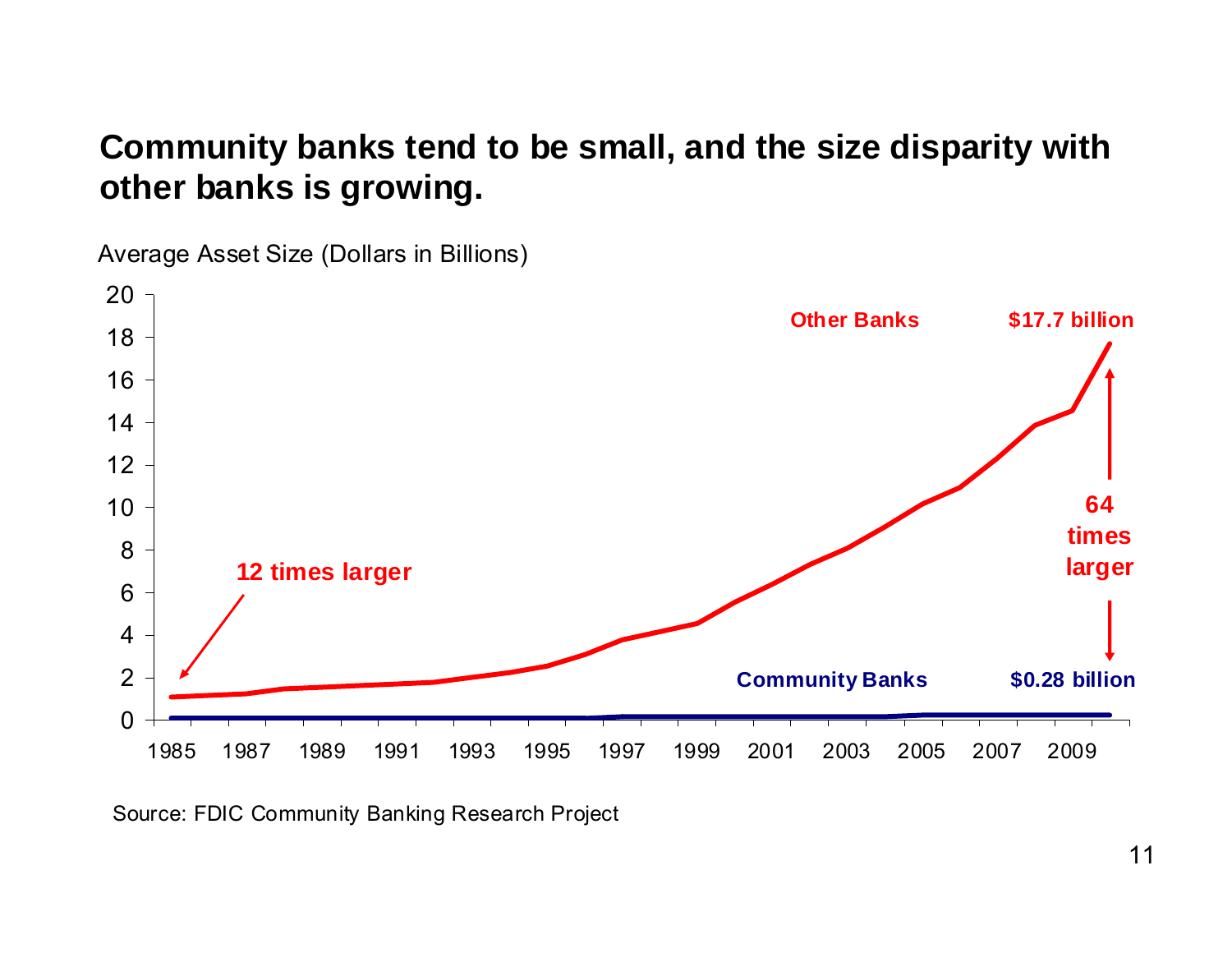### **Where Do Community Banks Operate?**

Community Bank Share of All Branches Operating Within State as of 2Q 2010.

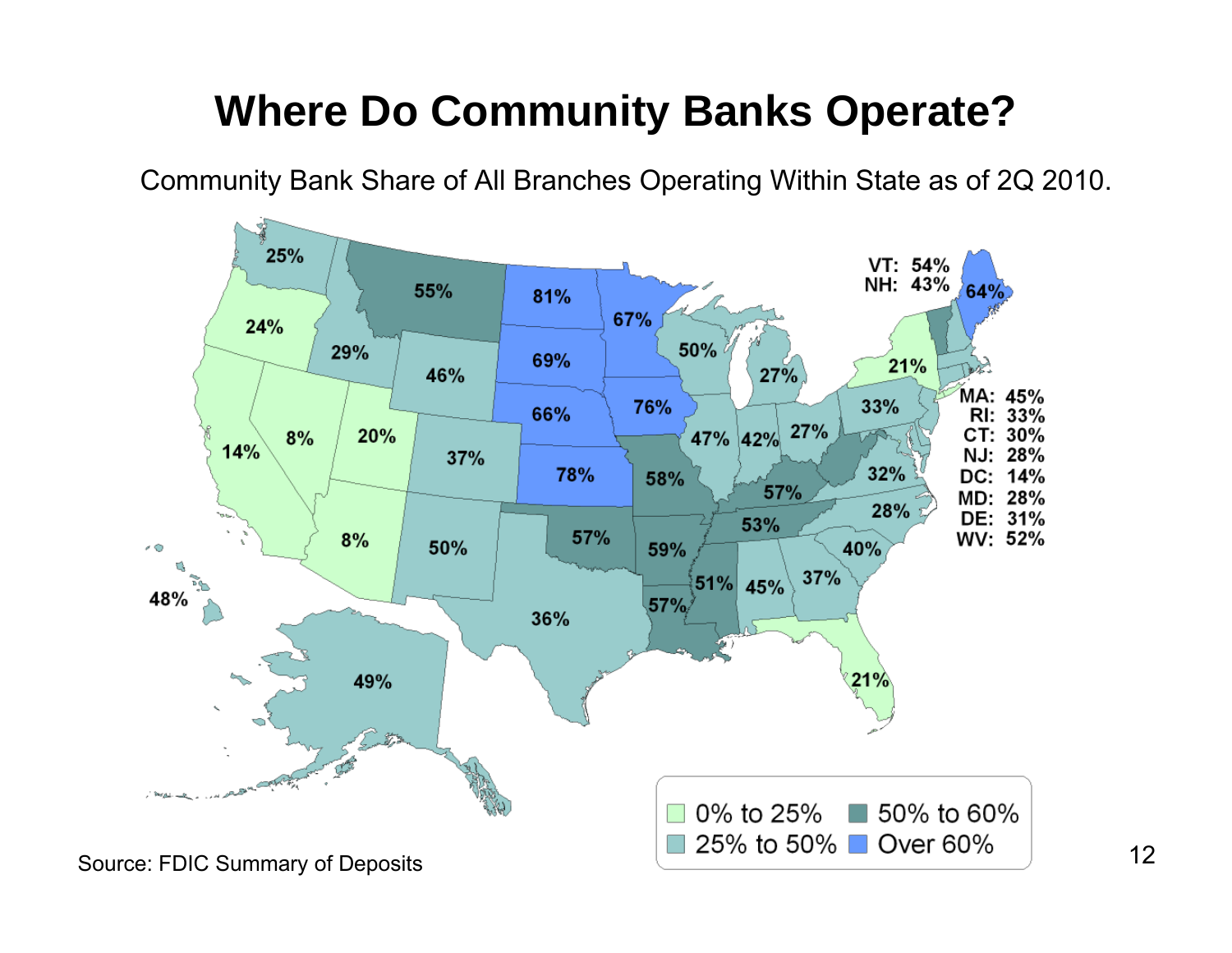### **Comparing Balance Sheet Structure**

Weighted Averages, Year-End 2010

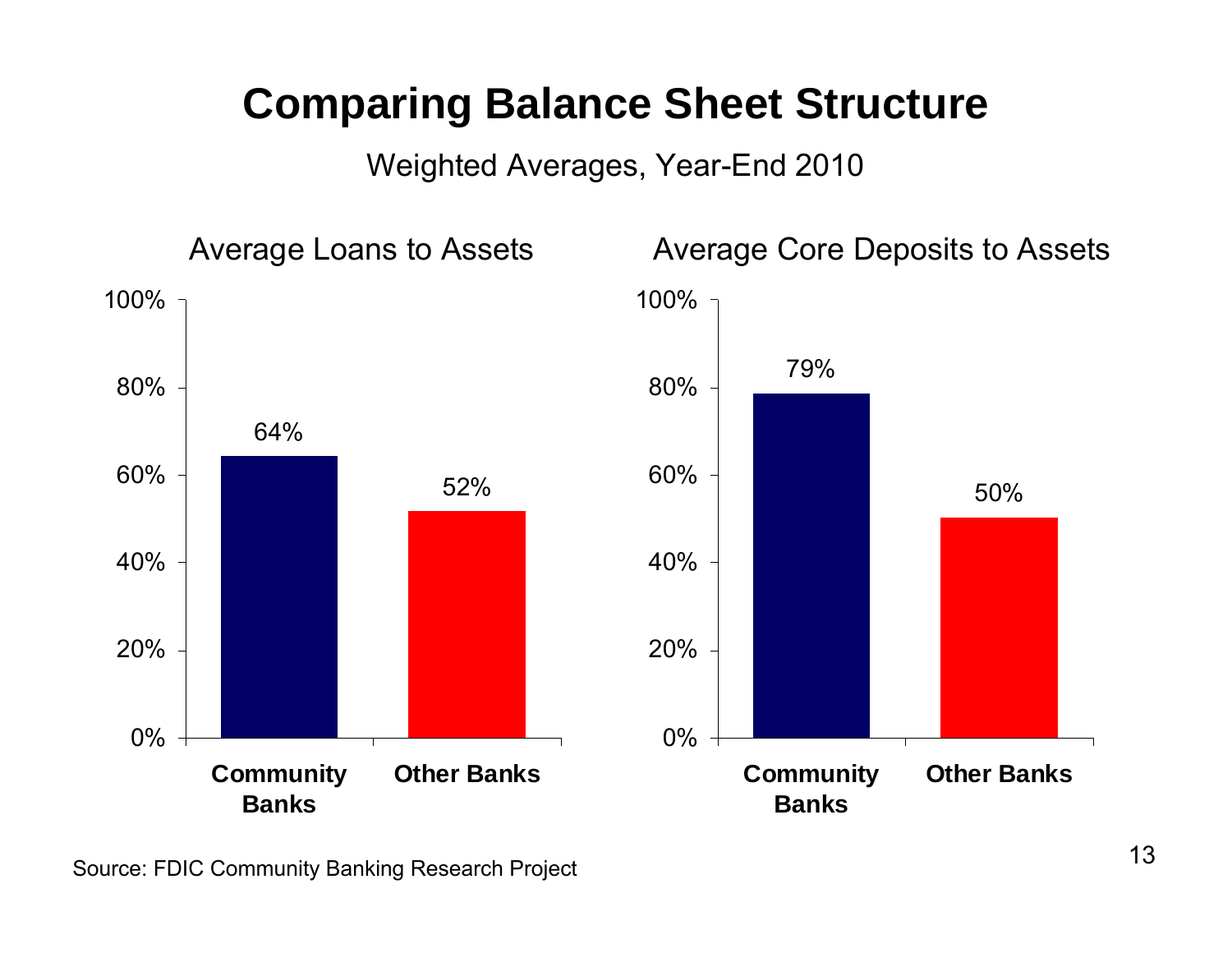#### **Community banks have traditionally held more capital, on average, than other banks.**

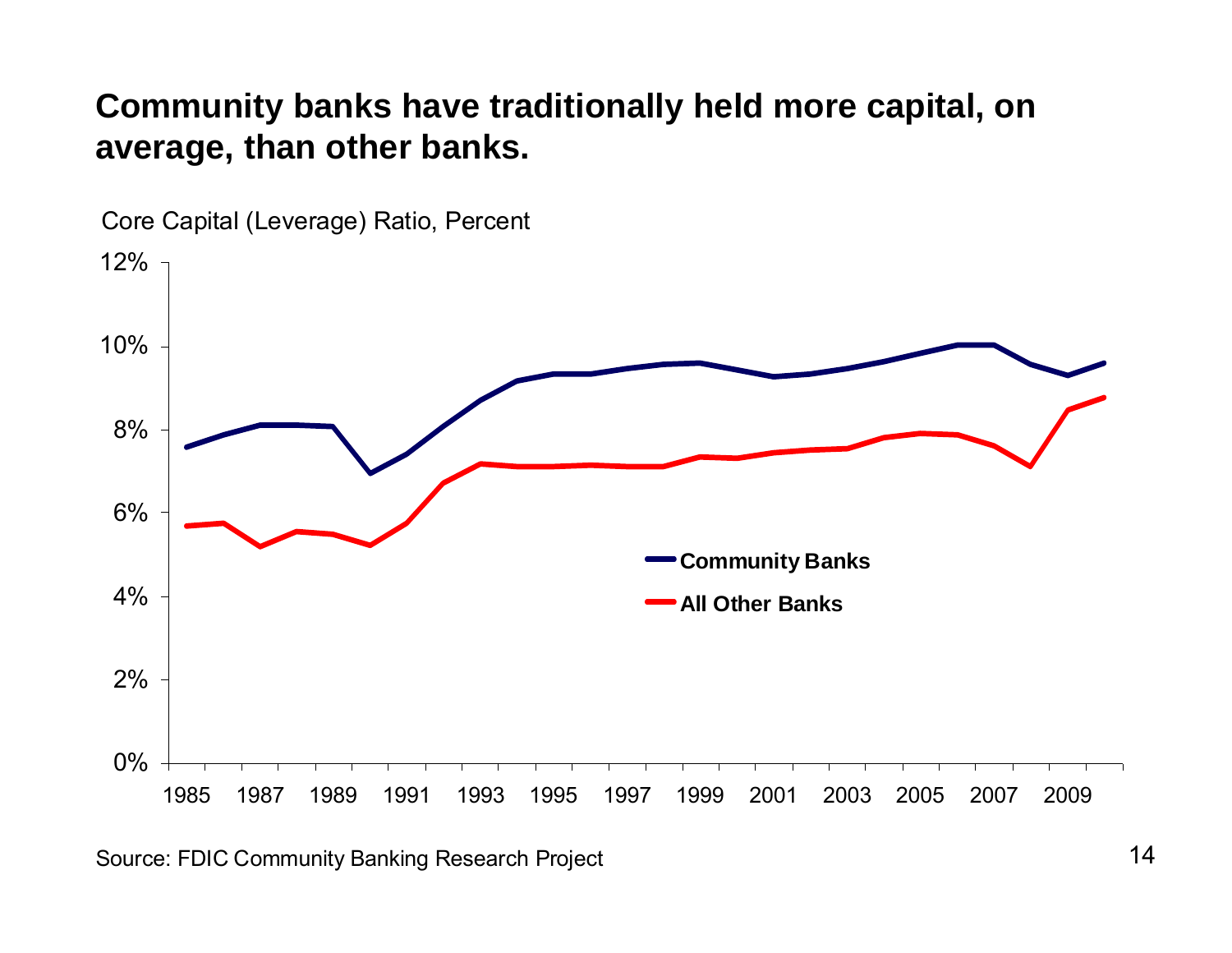#### **The long-term failure rate for community banks is comparable to that of other banks.**

Failures During the Succeeding Year as a Percent of Institutions at Year-End



Source: FDIC Community Banking Research Project **The Community Banking Research Project** And American Mear-End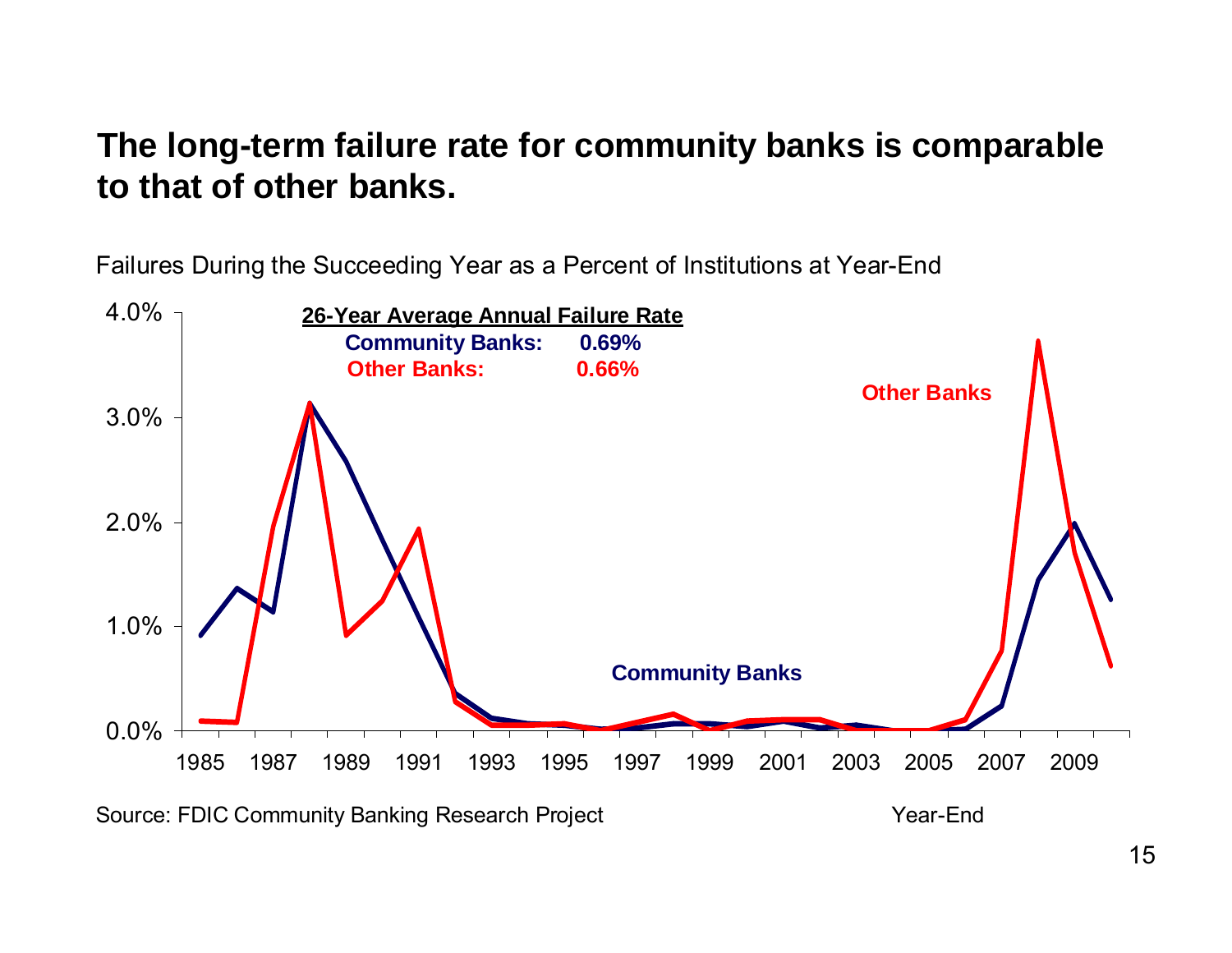#### **What Happened to Community Banks and Other Banks that Reported at Year-End 1985?**

Percent of Community Banks Reporting at Year-End 1985

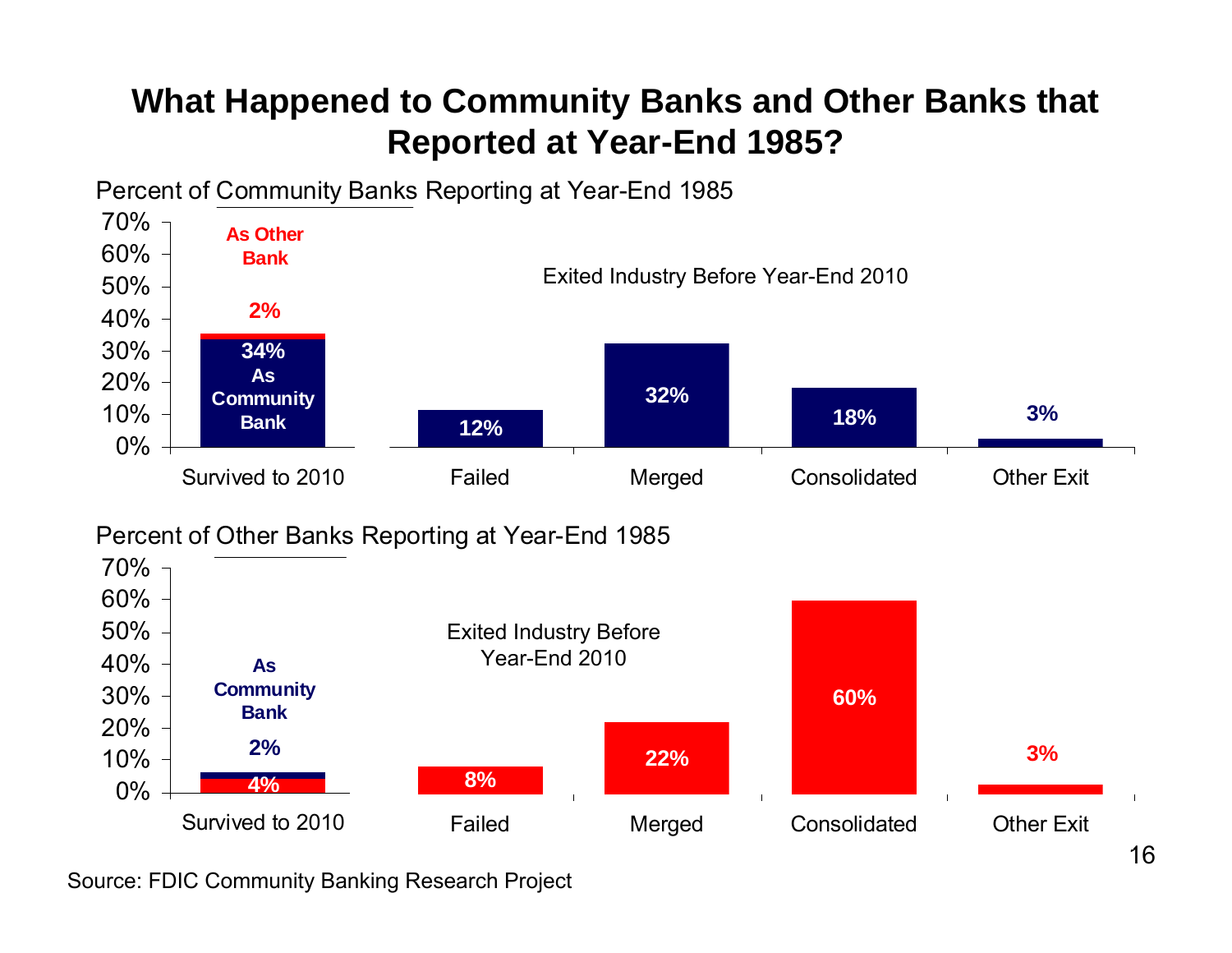#### **Change in percent share among main community bank specialty groups, 1985-2010**



Percent of All Community Institutions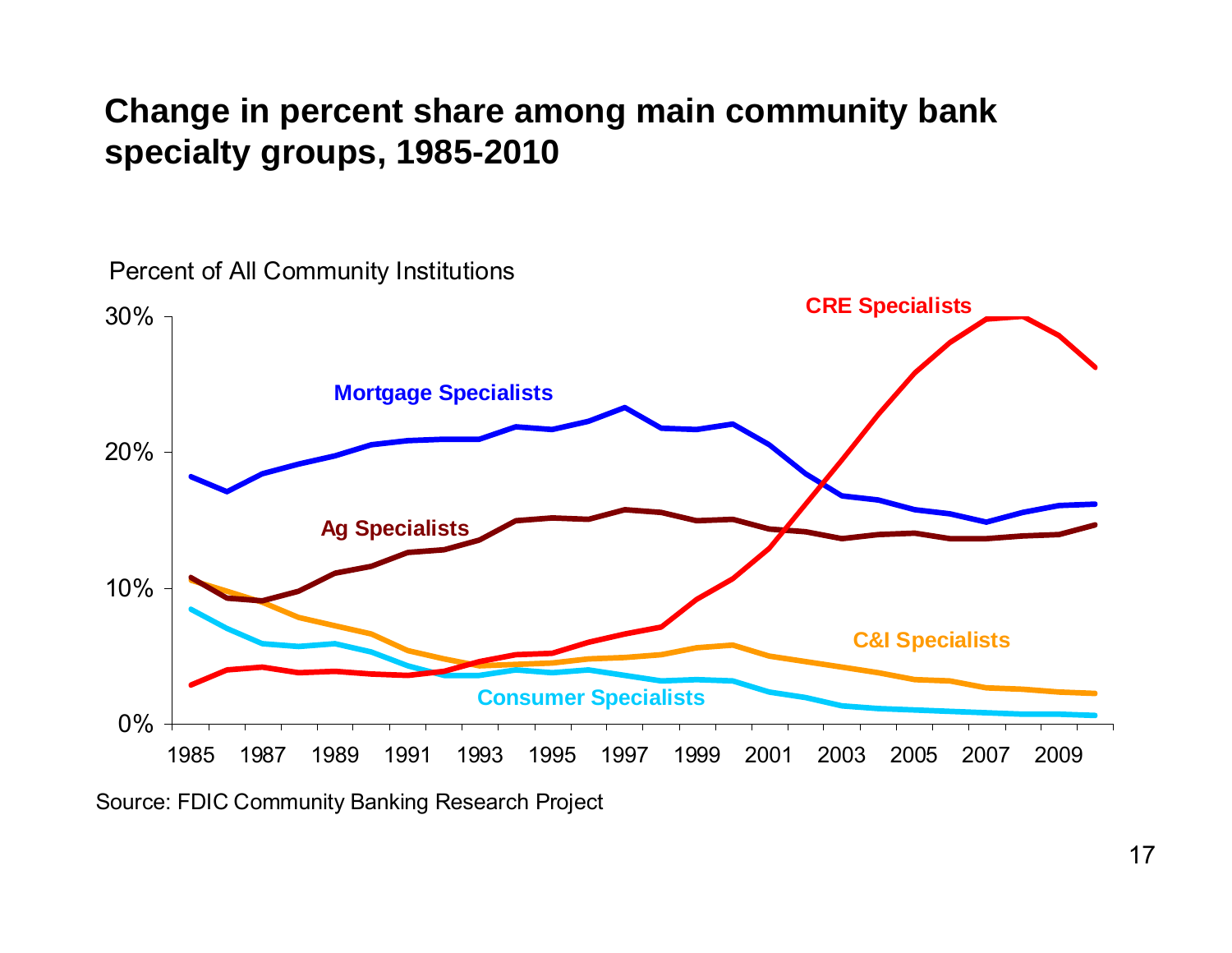#### **Comparing Community Banks and Other Banks by Business Specialty Breakdown**

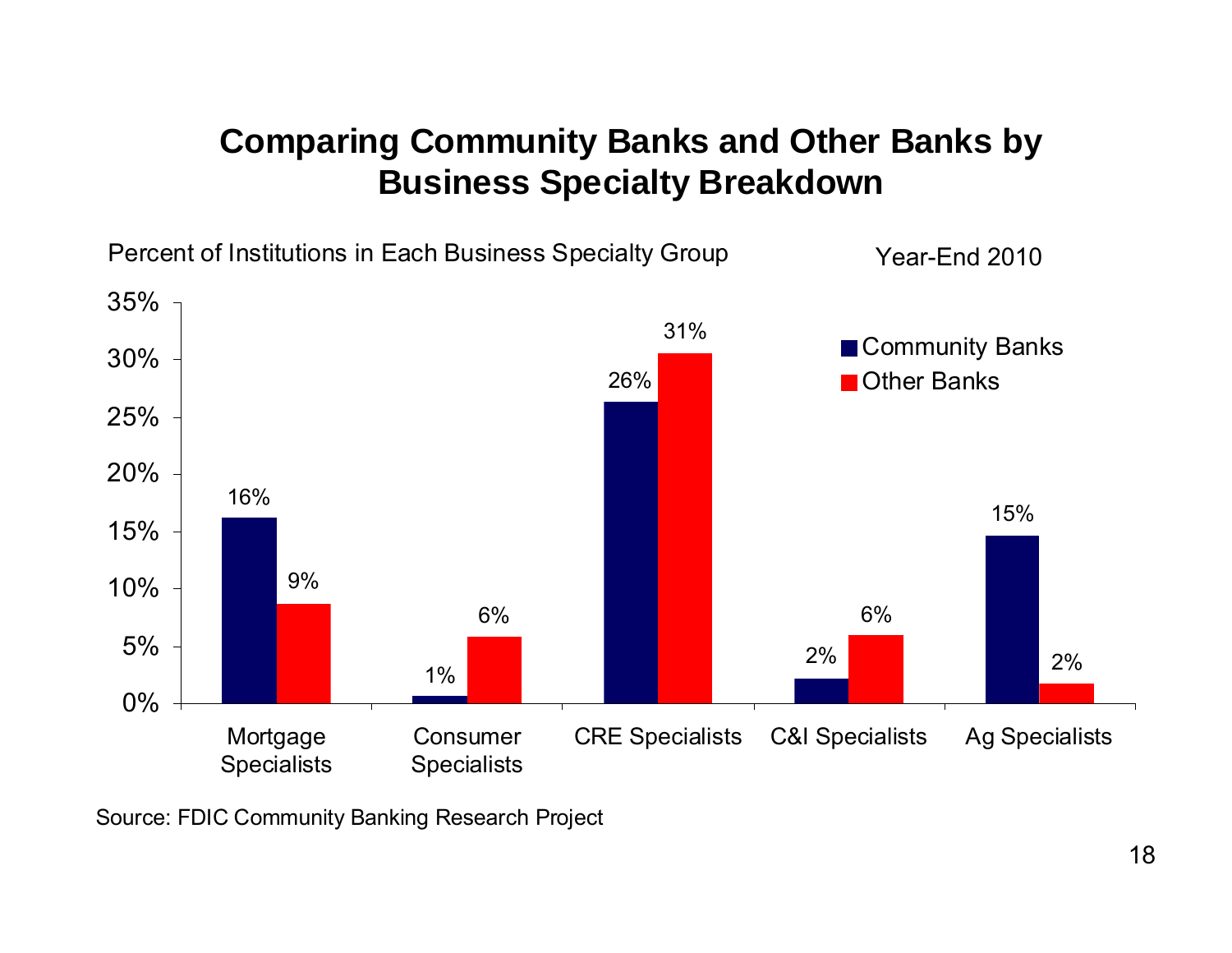#### **Five Year Averages for Pre-tax ROA, By Community Bank Single-Specialty Groups**

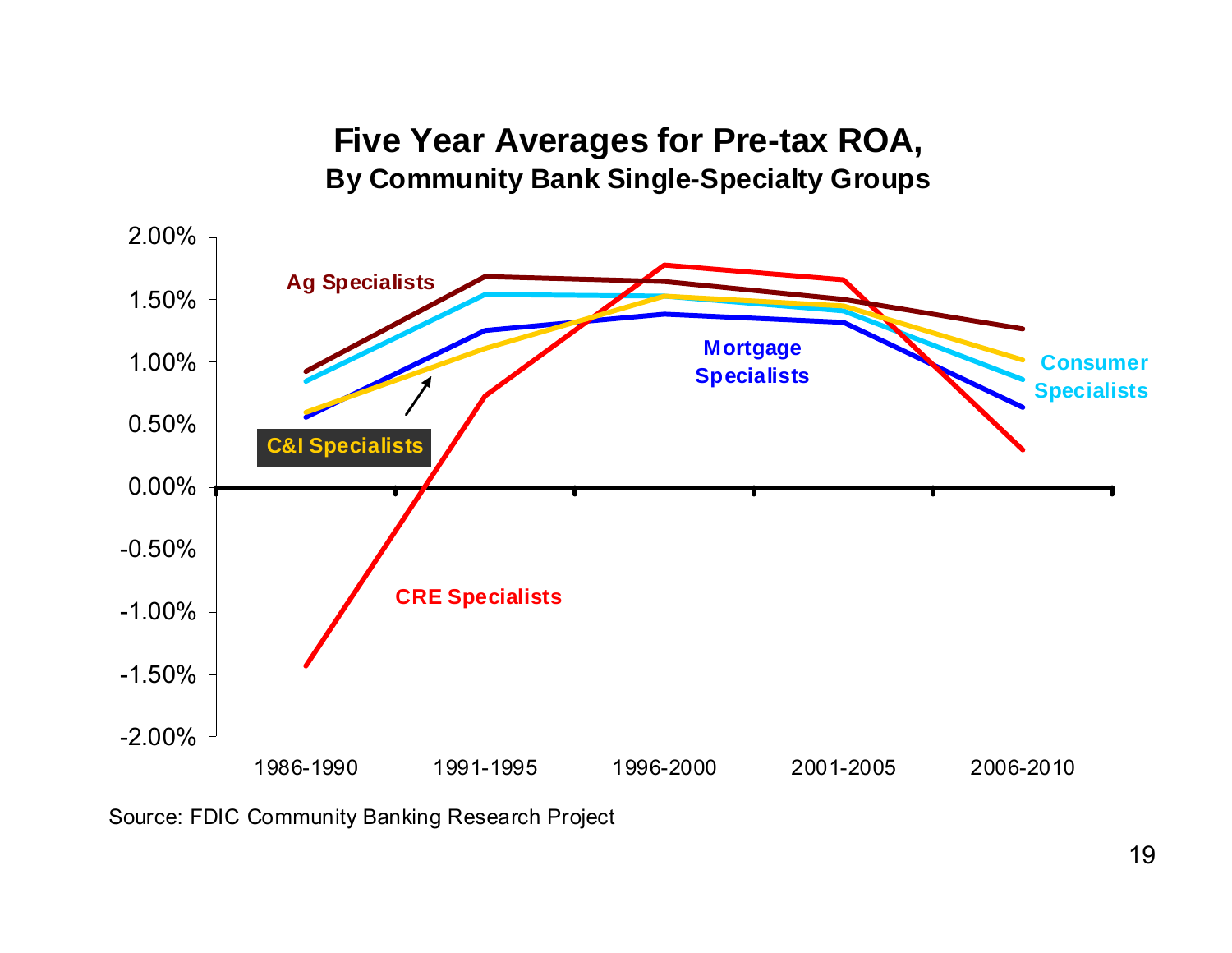#### **Percent of Failures Accounted for by All Single-Business Line Specialists, by Five-Year Period**



16%8% 13% 30%2%0%10%20%30%40%50%60%70%1986-19901991-19951996-20002001-20052006-2010**C&I Specialists** 230 43 3 6 5Gross Number of Bus. Line Failures in Period



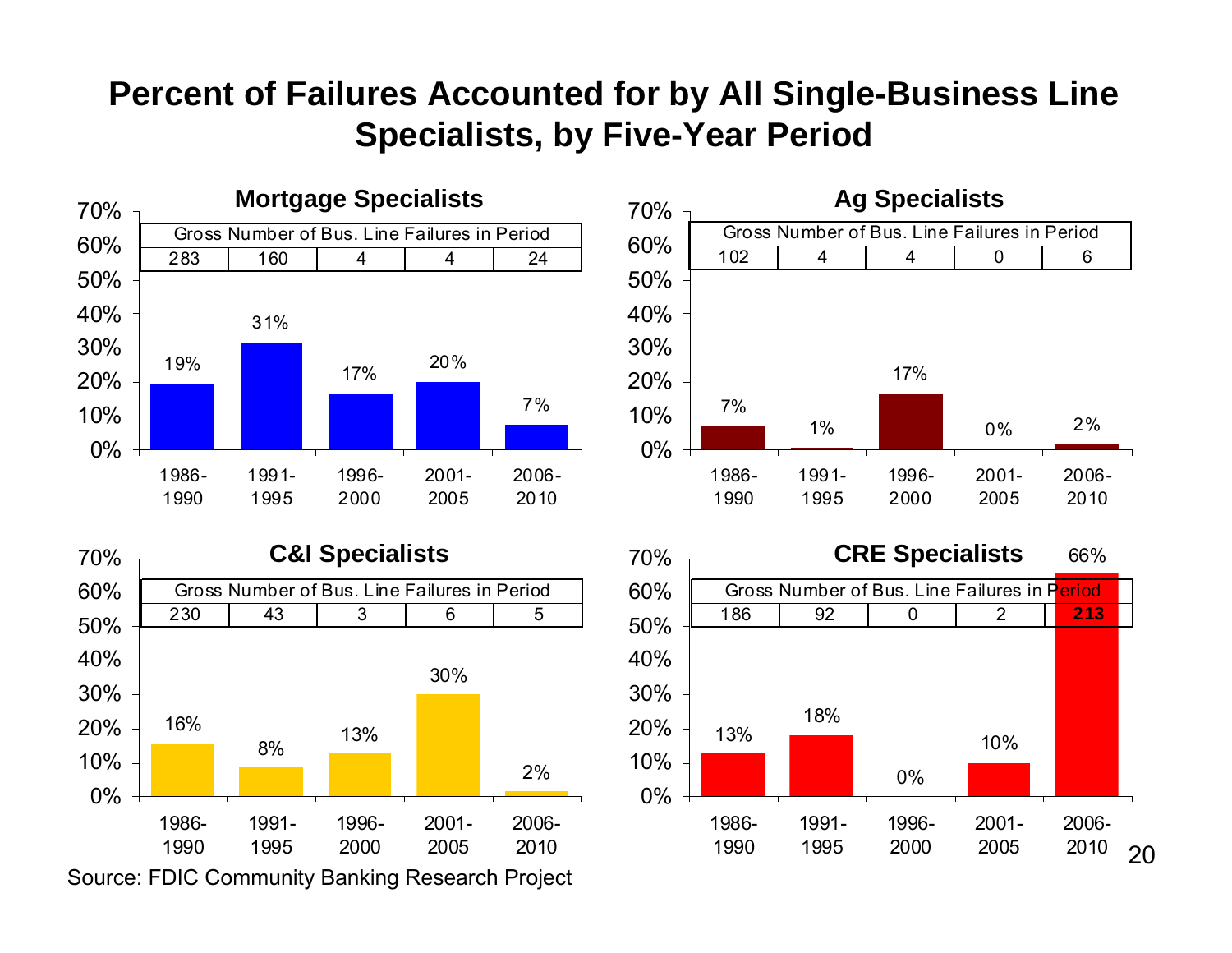**Pre-Tax Return on Assets, 1985 - 2010**

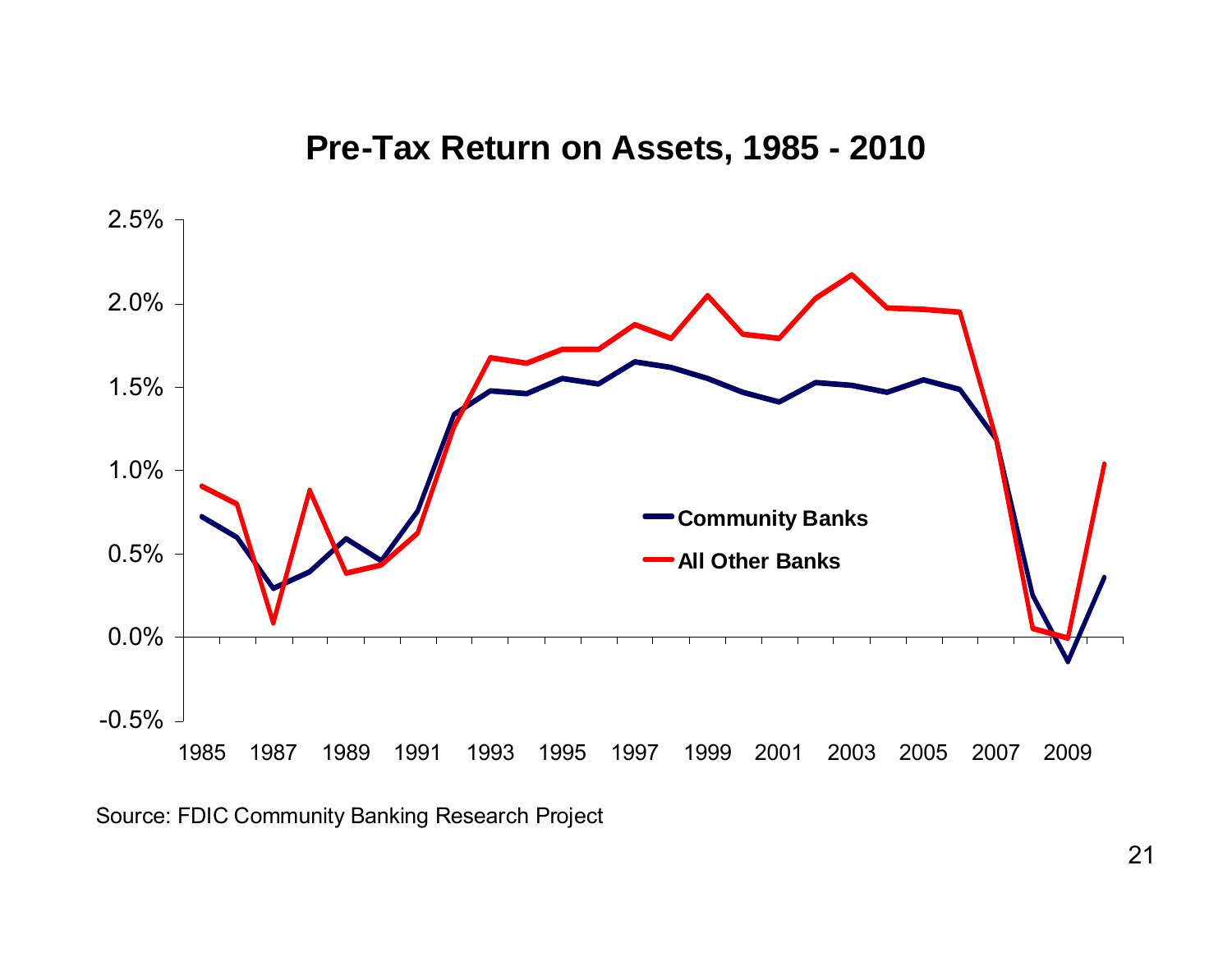#### **Community Bank Earnings Performance vs. All Other Banks, 1985 - 2010**

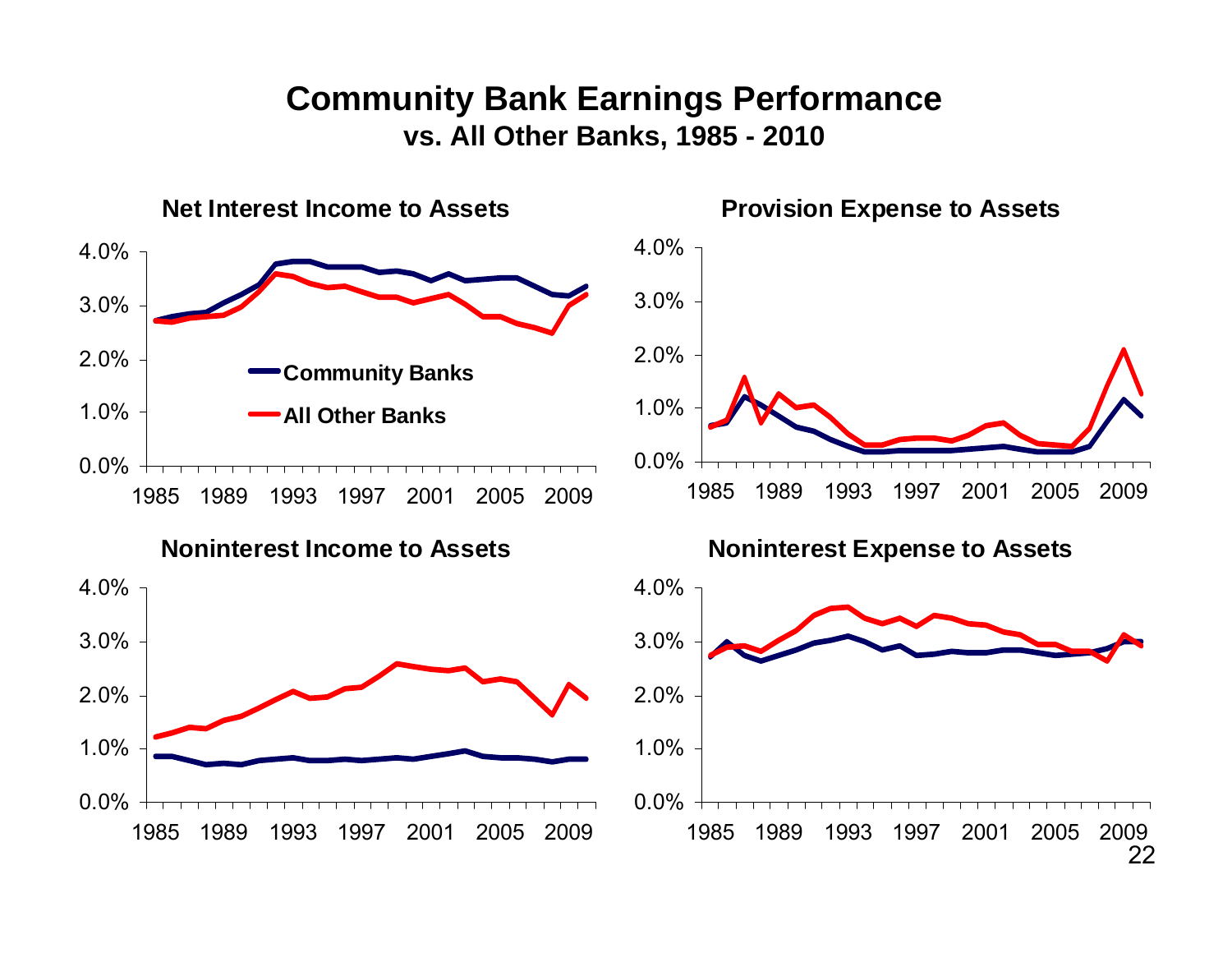#### **Efficiency Ratio, 1985 - 2010**

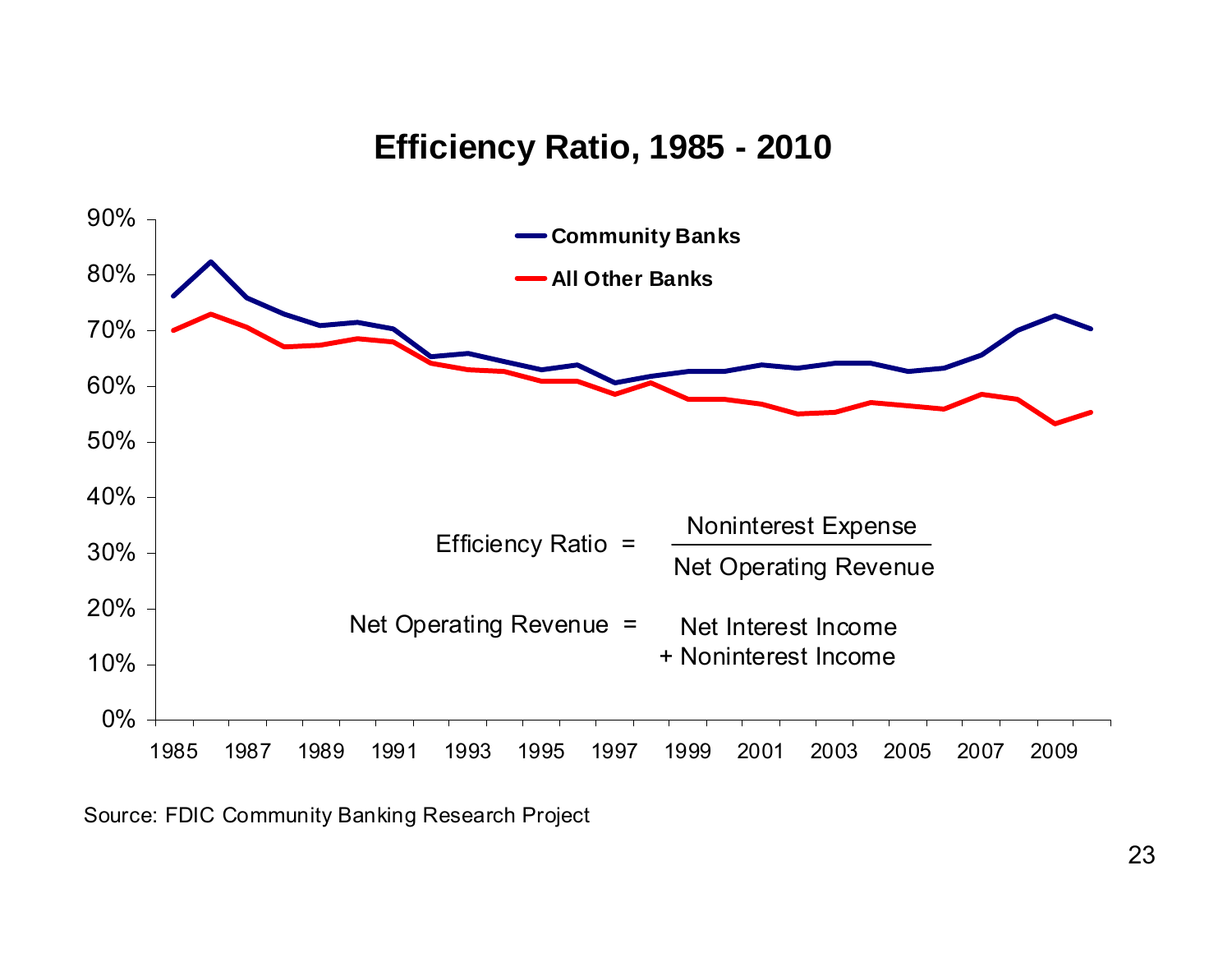#### **Community Bank Earnings Performance vs. All Other Banks, 1985 - 2010**